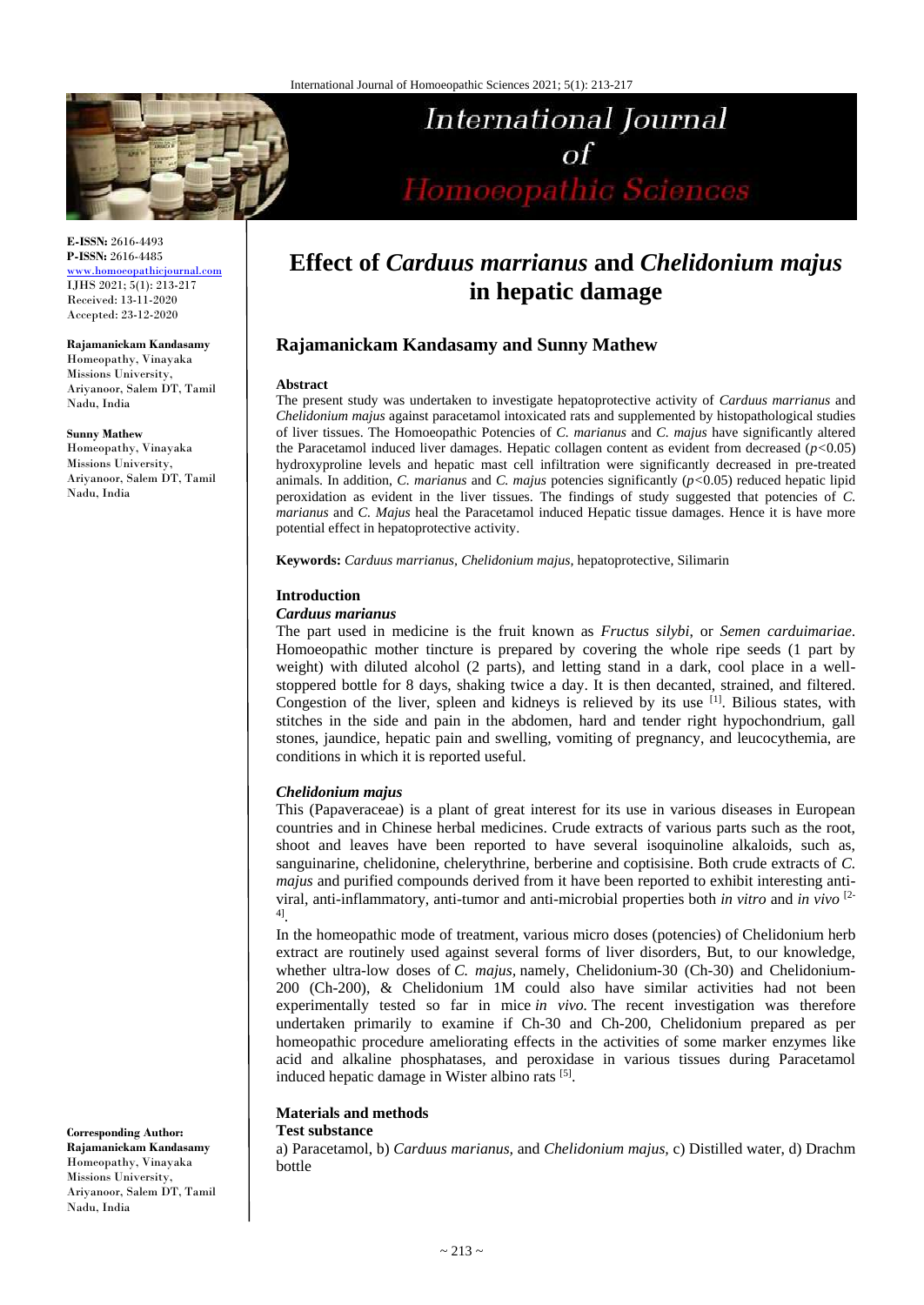#### **Test system and management**

| <b>Species</b>      | : Albino rats                    |  |  |  |  |  |
|---------------------|----------------------------------|--|--|--|--|--|
| <b>Sex</b>          | : Both                           |  |  |  |  |  |
| <b>Numbers</b>      | : 120                            |  |  |  |  |  |
| Body weight range   | : 150 to 180gms                  |  |  |  |  |  |
| Identification      | : By cage card and corresponding |  |  |  |  |  |
| picric acid colour. |                                  |  |  |  |  |  |
| Number of animals   | : 06 each group                  |  |  |  |  |  |
| Acclimation         | : One month in experimental      |  |  |  |  |  |
| room.               |                                  |  |  |  |  |  |
|                     |                                  |  |  |  |  |  |

Selection of animals : After acclimatization the animals will be subjected to a gross observation, to ensure that the selected animals are in good state of health. Animals will be then randomly selected for final allotment to the study.

**Environmental Conditions:** Air conditioned room with optimal air changes per Hour, relative humidity, temperature and illumination cycle set to 12 h light and 12 h dark.

**Accommodation:** Groups housed in polypropylene cages with stainless steel grill top, facilities for food and water bottle and bedding of clean paddy husk.

**Diet:** Brand feed pellet was provided *ad libitum*

**Water:** U.V.Purified and filtered water was provided *ad libitum* in polypropylene bottles with stainless Steel sipper tubes.

## **Principle of the Experiments**

In Homoeopathic system and traditional system of medicine, there are a number of plants which are used in the treatment of Liver diseases and its complication [6] . *C. marrianus* and *C. majus* exhibited marked action on liver, which could be related to their protective and curative activity against liver related complication.

## **Study design**

Albino Rats weighing about 150gms are marked. Animals are kept to overnight fasting. Divide the animals into ten groups and 6 animals in each group.

## **Group's treatment**

This experimental study was conducted in hygienic conditions with normal food (made up of powdered wheat, gram and milk) without any other animal/plant protein supplement and water *ad libitum,* were divided into various sets of 06 rats in each group.

Group I: Normal control for estimate normal enzymatic level and normal hepatic texture

Group II: Negative control (Paracetamol 750mgs/kg was given orally once and kept on placebo)

Group III: Paracetamol 750mgs/kg was given orally once, after 36 hours *C. marianus*12X (aqueous preparation) potency 0.5ml was given orally once a day for 10days.

Group IV: Paracetamol 750mgs/kg was given orally once, after 36 hours *C. marianus* 30 potency 0.5ml was orally given once a day for 10days.

Group V: Paracetamol 750mgs/kg was given orally once, after 36 hours *C. marianus* 200 potency 0.5ml was given orally once a day for 10days.

Group VI: Paracetamol 750mgs/kg was given orally once, after 36 hours *C. marianus* 1M potency 0.5ml was given orally once a day for 10days.

Group VII: Paracetamol 750mgs/kg was given orally once, after 36 hours *C. majus*12x potency 0.5ml was given orally once a day for 10days.

Group VIII Paracetamol 750mgs/kg was given orally once; after36 hour's *C. Majus* 30 potency 0.5ml was given orally once a day for 10days.

Group IX: Paracetamol 750mgs/kg was given orally once, after 36 hours *C. Majus* 200 potency 0.5ml was given orally once a day for 10days.

Group X: Paracetamol 750mgs/kg was given orally once, after 36 hours *C. Majus* 1M potency 0.5ml was given orally once a day for 10days

After 10 days all the rats were sacrificed under light ether anesthesia. Blood samples were collected in sterile centrifuge tube and allowed to clot. Serum was separated by centrifuging at 2,500 rpm for 15minutes and used to estimate the serum oxylopyride transaminase, Serum Glutamo oxylo Transaminase, serum alkaline phosphate, Total protein and Total Bilirubin.

After the animals were sacrificed, the abdomen of each is cut opened and the liver is removed. The ratio of wet liver weight per 100g of animal is calculated. The livers were preserved in neutral buffered formalin and were processed for paraffin embedding, following the standard microtechnique. Five-micron section of liver, stained with alum hematoxylin and eosin were observed under microscope for histo-pathological changes.

After evaluating enzymatic changes in paracetamol induced hepatic damage all the groups were analyzed by appropriate statistical method.

## **Procedure**

- 1. Animals were divided into 10 groups each group of 06 animals
- 2. For comparison,
	- I. was designated as normal control group,
	- II. was designated as disease induced non-treated group,
	- III. To X was designated as treated groups.
- 1. The hepatic damage was by inducing paracetamol 750 mg/kg body weight.
- 2. The animals were maintained for 36 hours for the development of hepatic damage and its complications.
- 3. Treatment was started from the end of 36 hours and continued till the end of the 10<sup>th</sup> day. The animals of group III to VI were treated with *C. marianus* 12x, 30, 200 & 1m respectively and the animals of group VII to X were treated by *C. majus* 12x, 30, 200 & 1m respectively.
- 4. At the end of the  $10<sup>th</sup>$  day all the rats were sacrificed under light ether anesthesia. Blood samples were collected in sterile centrifuge tube and allowed to clot. Serum was separated by centrifuging at 2,500 rpm for 15minutes and used to estimate the serum oxylopyride Transaminase, serum Glutamooxylo Transaminase, serum alkaline phosphate, Total protein and Total Bilirubin.
- 5. After the experiment animals were sacrificed and liver was removed for histo- pathological studies.

## **Dose formulation**

*C. marianus* 12x, 30, 200 & 1m were treated respectively to the animal groups, III to VI. Group VII to X were treated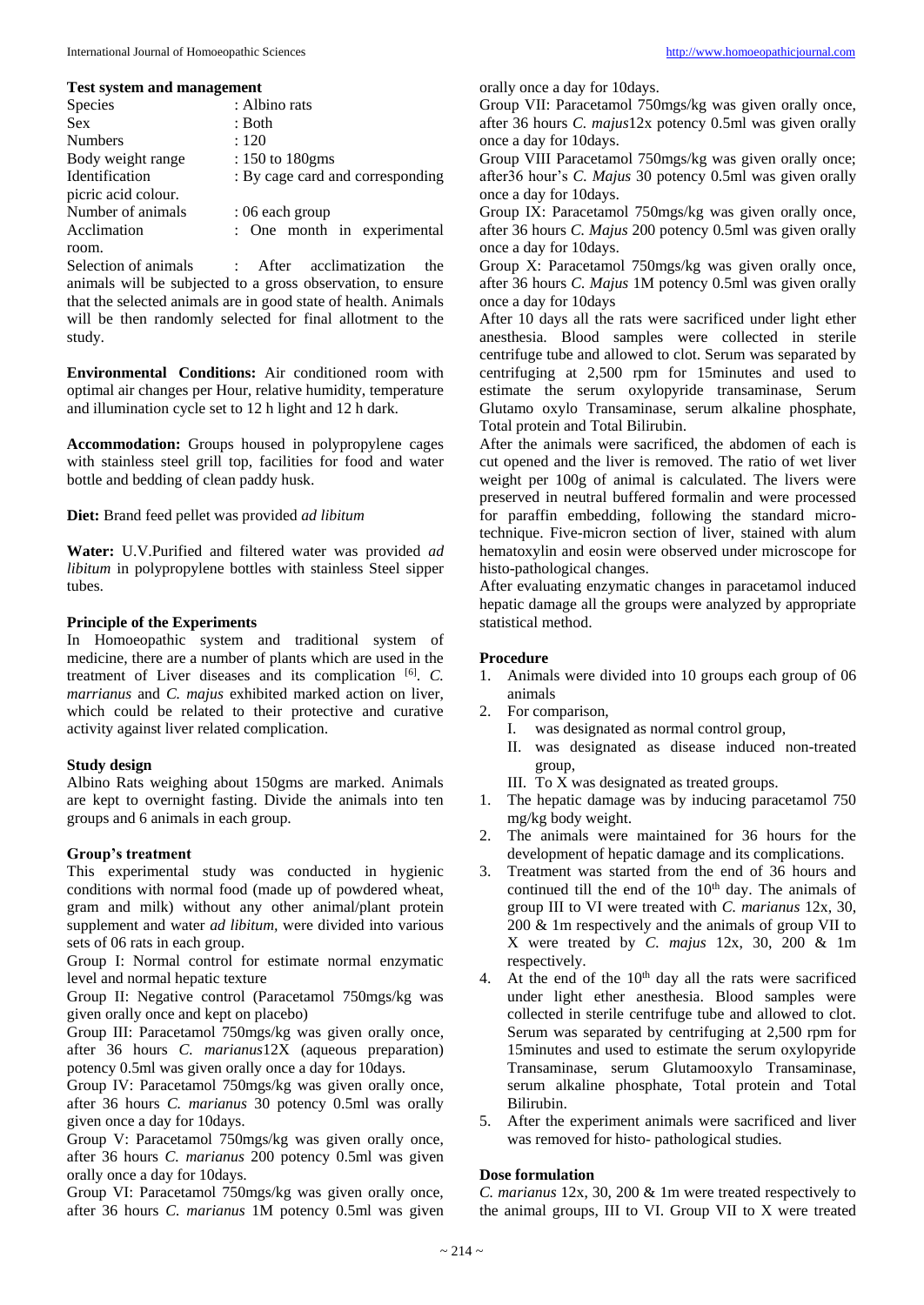#### **Administration of test substance**

The test substance was administered by oral gavage to each animal as a single dose, using an incubation needle fitted on to a syringe of appropriate size. The dose administered to individual animal will be calculated according to its body weight recorded from the day of administration of test substance.

## **Statistical analysis**

Results of biochemical estimations were expressed as means of six animals in each group. The statistical analysis was carried out using one way ANOVA. The difference in values at P≤0.05 was considered as statistically significant.

#### **Histopathological studies**

The liver samples were excised from the animals of each group after draining the blood and washed with normal saline. Initially the materials were fixed in 10% buffered neutral formalin for 48 hrs. They were processed for paraffin embedding. The sections were taken at 5 µm thickness, processed in alcohol-xylene series and were stained with alum- haematoxylin and eosin  $[7]$ . The sections were examined microscopically for the evaluation of histopathological changes.

**Table 1:** Enzyme level of control, toxic control and standard

|                      | <b>Biochemical parameters</b> |                 |                        |                  |                    |                              |  |  |
|----------------------|-------------------------------|-----------------|------------------------|------------------|--------------------|------------------------------|--|--|
| <b>Groups</b>        | <b>SGPT</b>                   | <b>SGOT</b>     | <b>SALP</b>            | <b>Bilirubin</b> | <b>Bilirubin</b>   | <b>Triglycerides</b>         |  |  |
|                      | (IU/L)                        | (IU/L)          | (IU/L)                 | Direct $(mg/dL)$ | Indirect $(mg/dL)$ | (mg/dL)                      |  |  |
| Control              | $65.05 + 0.74$                | $108.16 + 0.06$ | $74.71 + 1.06$         | $0.16 + 0.004$   | $0.58 + 0.01$      | $132.40 + 1.28$              |  |  |
| <b>Toxic Control</b> | $124.34+1.90^*$               | $242.66+0.34*$  | $188.60 + 2.04^*$      | $0.96 + 0.02^*$  | $1.88 + 0.12^*$    | $194.20 + 1.88$ <sup>*</sup> |  |  |
| Standard             | $72.62+0.90***$               | $120.12+12***$  | $78.66{\pm}1.20^{***}$ | $0.20+0.02***$   | $0.66 + 0.04***$   | $146.80\pm0.8***$            |  |  |

\**P<*0.05 denote value significant from control,

\**P<*0.05, \*\**P<*0.01, \*\*\**P<*0.001 denote value significantly different from toxic control

| <b>Table 2:</b> Level of liver enzymes treated with <i>Carduus marianus</i> 12X, 30X, 200X & 1M |  |  |  |
|-------------------------------------------------------------------------------------------------|--|--|--|
|-------------------------------------------------------------------------------------------------|--|--|--|

|                                                                | <b>Biochemical parameters</b> |                                              |                       |                                    |                                      |                                 |  |
|----------------------------------------------------------------|-------------------------------|----------------------------------------------|-----------------------|------------------------------------|--------------------------------------|---------------------------------|--|
| Groups                                                         | <b>SGPT</b><br>(IU/L)         | <b>SGOT</b><br>(IU/L)                        | <b>SALP</b><br>(IU/L) | <b>Bilirubin</b><br>Direct (mg/dL) | <b>Bilirubin</b><br>Indirect (mg/dL) | <b>Triglycerides</b><br>(mg/dL) |  |
| Paracetamol $750$ mgs/kg +<br>cardusmarianus12X potency 0.5ml  | $106.54 \pm 0.68$ **          | $156.60 \pm 0.84^{**}$ 96.26 $\pm 1.26^{**}$ |                       | $0.38 \pm 0.004$ **                | $0.78 \pm 0.02$ **                   | $160.6 \pm 0.36$ **             |  |
| Paracetamol $750$ mgs/kg +<br>cardusmarianus 30X potency 0.5ml | $98.08 \pm 0.28$ <sup>*</sup> | $145.82 + 0.12^*$                            | $92.06 \pm 1.08^*$    | $0.36 \pm 0.04^*$                  | $0.74 \pm 0.02^*$                    | $158.06 \pm 2.28$ <sup>*</sup>  |  |
| Paracetamol $750$ mgs/kg +<br>cardusmarianus200X potency 0.5ml | $78.06 \pm 0.36^*$            | $128.62 \pm 0.22$ <sup>*</sup>               | $80.04 + 1.06^*$      | $0.24 \pm 0.06^*$                  | $0.68 \pm 0.03^*$                    | $150.02 \pm 2.26^*$             |  |
| Paracetamol 750mgs/kg<br>+cardusmarianus1M potency 0.5ml       | $90.06 \pm 0.36^*$            | $135.92 + 0.12^*$                            | $84.04 + 1.06^*$      | $0.28 \pm 0.04^*$                  | $0.70 \pm 0.03^*$                    | $156.02 + 2.26^*$               |  |

\**P<*0.05 denote value significant from control,

\**P<*0.05, \*\**P<*0.01, \*\*\**P<*0.001 denote value significantly different from toxic control

**Table 3:** Level of liver enzymes treated with *Chelidonium majus 12 X, 30X, 200X & 1M*

|                                                                    | <b>Biochemical parameters</b>  |                                               |                                 |                     |                                     |                                |  |
|--------------------------------------------------------------------|--------------------------------|-----------------------------------------------|---------------------------------|---------------------|-------------------------------------|--------------------------------|--|
| <b>Groups</b>                                                      | <b>SGPT</b>                    | <b>SGOT</b>                                   | <b>SALP</b>                     | <b>Bilirubin</b>    | <b>Bilirubin</b>                    | <b>Triglycerides</b>           |  |
|                                                                    | (IU/L)                         | (IU/L)                                        | (IU/L)                          |                     | Direct $(mg/dL)$ Indirect $(mg/dL)$ | (mg/dL)                        |  |
| Paracetamol $750$ mgs/kg + Chelidonium<br>$majus12X$ potency 0.5ml | $110.24 \pm 0.42$ **           | $168.20 \pm 0.82$ **                          | $108.28 \pm 1.28$ <sup>**</sup> | $0.42 \pm 0.008$ ** | $0.82 \pm 0.06$ **                  | $176.8 \pm 0.38$ **            |  |
| Paracetamol $750$ mgs/kg + Chelidonium<br>majus30X potency 0.5ml   | $102.06 \pm 0.28$ <sup>*</sup> | $150.82 \pm 0.12^*$                           | $98.06 \pm 1.06^*$              | $0.40 \pm 0.08^*$   | $0.80 \pm 0.02^*$                   | $160.06 \pm 2.22$ <sup>*</sup> |  |
| Paracetamol 750mgs/kg + Chelidonium<br>majus200x potency 0.5ml     | $82.08 \pm 0.38$ <sup>*</sup>  | $132.60 \pm 0.26$ <sup>*</sup>                | $88.02 \pm 1.08$ <sup>*</sup>   | $0.30 \pm 0.08^*$   | $0.76 + 0.06^*$                     | $154.06 \pm 2.28$ <sup>*</sup> |  |
| Paracetamol 750mgs/kg + Chelidonium<br>$maius1M$ potency $0.5ml$   | $116.28 \pm 0.40$ **           | $170.22 \pm 0.86^{**}$ $112.22 \pm 1.26^{**}$ |                                 | $0.46 \pm 0.006$ ** | $0.92 + 0.08$ **                    | $180.8 \pm 0.36$ **            |  |

\**P<*0.05 denote value significant from control,

\**P<*0.05, \*\**P<*0.01, \*\*\**P<*0.001 denote value significantly different from toxic control

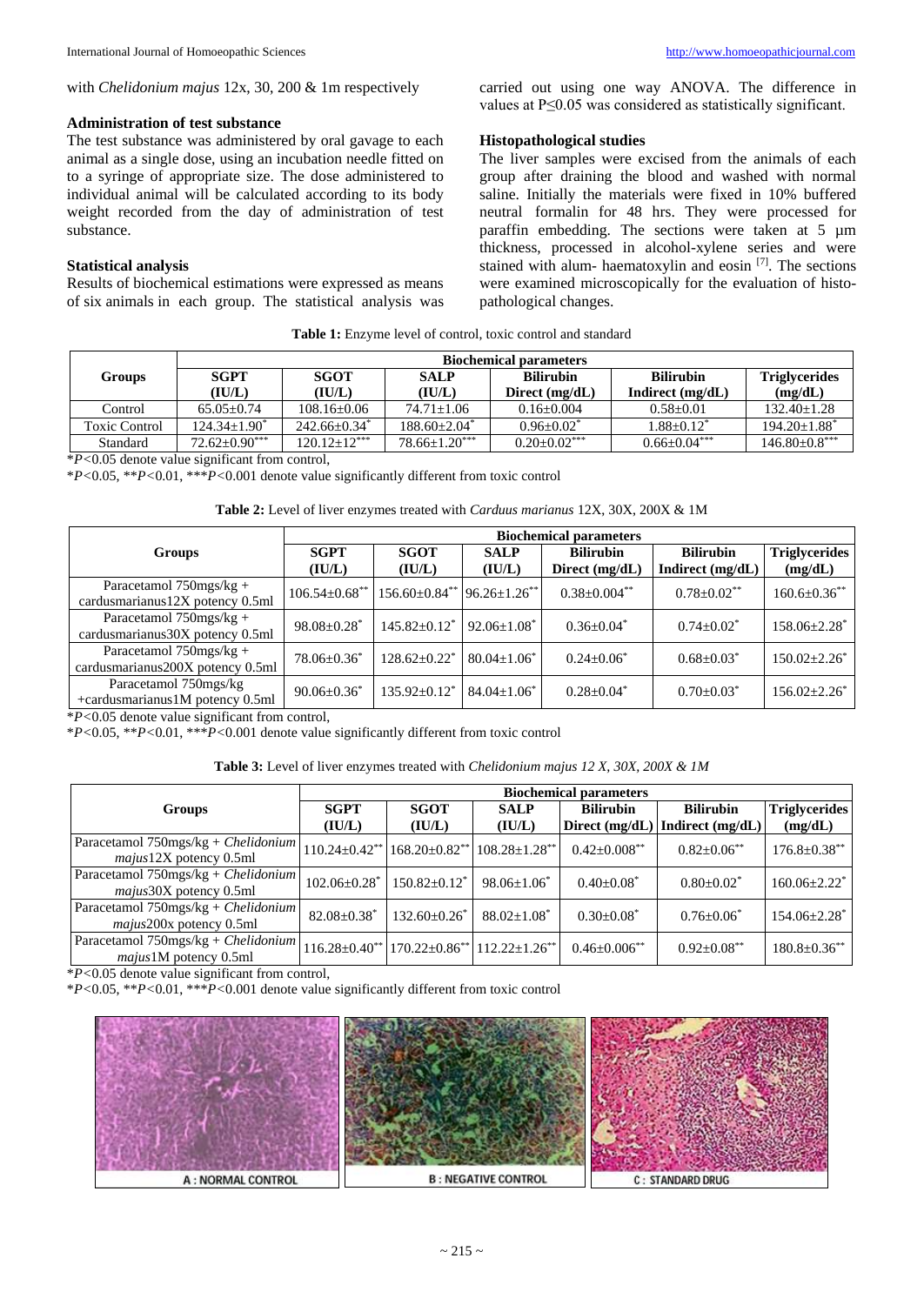

A: Histopathology of normal liver of control animals showed normal hepatic lobules.B: Histopathology of Paracetamol (750mg/kg bw) liver showing hepatocyte degeneration, obstruction of hepatic sinusoids with pervasive of hepatocellular necrosis C: Histopathology of Standard drug showed mild hepatocellular necrosis. Both D and E: Histopathology of paracetomol (750mg/kg bw), *Chelidonium majus* 200x patency 0.5 ml and *Cardus marianus* 200x showing reduce damage of hepatic sinusoids and mild regeneration of hepatocellular necrosis. F: Histopathology of paracetamol (750mg/kg bw ) and *Cardus marianus* 1M potency 0.5 ml showing moderately reduced damaged hepatic lobules, regeneration of hepatocellular necrosis.

**Fig 1:** Effect of *Carduus marianus* and *Chelidonium majus* in hepatic damage

#### **Results**

The results of the acute toxicity study indicated that there was no toxicity observed. In addition, the total protein level, and urea level were decreased reflecting the liver injury due to the toxic effect of Paracetamol  $[8, 9, 10]$ . The blood samples of the animals treated drug showed significant reduction in the levels of liver function serum markers and bilirubin and increased the total protein, and urea level to restore the normal condition. The effect was more pronounced in the animals treated with our drug more effective than the effect of the standard drug silymarin. The histological profile of control animal showed normal hepatocytes (Fig. 1a). The section of liver of the animals treated with parcetamol exhibited intense centrilobular necrosis, vacuolization and macro vesicular fatty changes. The liver sections of silymarin treated animals showed normal hepatic architecture (Fig. 1c). Significant accumulation of fatty lobules was observed in the liver sections (Fig. 2d) of S5 treated animals. The liver sections of the animals treated with Livome exhibited significant liver protection against CCl4 induced liver damage as evident by the presence of normal hepatic cords, absence of necrosis and fatty infiltration (Fig. 2e).

## **Discussion**

Homeopathy medicines are gaining popularity in developing countries because of its natural and harmless effect. This increase in popularity and the scarcity of scientific studies on their safety and efficacy have raised concerns regarding toxicity and adverse effects of these remedies [14]. These medicines in its original state contain measurable bioactive principles with the potential to cause adverse effects [15]. In India there are large numbers of electro homoeopathic practitioners exist and millions of publics are receiving benefits from the electro homoeopathic mode of treatment for acute and chronic diseases [16].

In the present investigation, the development of toxininduced necrotic liver injury was noticed in rats by the administration of the toxin paracetamol. The results of biochemical parameters revealed the elevation of enzyme level in paracetamol-treated group, indicating that paracetamol induced damage to the liver. A significant reduction was observed in SGPT, SGOT, ALP, total bilirubin and increase in protein level in the groups treated with standard drug silymarin and the groups treated with *C. marrianus* 12X,30,200,1M and *C. majus*, 12X,30,200,1M.

#### **Conclusion**

The results of our investigation revealed that the homoeopathic preparations *C. marrianus*12X, 30, 200, 1M and *C. majus* 12X, 30, 200, 1M do not exhibit any toxicity and were more effective hepatoprotective at par with the standard drug as manifested by restoration of (Paracetamol induced liver toxicity). More scientific research is required in understanding basic principles, phyto-constituents of active principle, and mechanism of action of homoeopathic medicines by the application of current advanced techniques and tools for the benefit of future generations.

### **Acknowledgement**

We thank Vinayaka Missions University, Salem, Tamil Nadu, India, providing facilities to do the research work

## **Reference**

- 1. John Henry Clarke, The Materia Medica 1902.
- 2. Kery RY, Horvath J, Nasz I, Verzar-Petri G, Kulcsar G, Dan P. Antiviral alkaloid in *Chelidonium majus* L. Acta Pharm Hung 1987;57:19-25.
- 3. Lenfeld J, Kroutil M, Marsalek E, Slavik J, Preininger V, Simanek V. Anti-inflammatory activity of quatertnary benzophenanthridine alkaloids from *Chelidonium majus.* Planta Med 1981;43:161-165.
- 4. Colombo ML, Bosisio E. Pharmacological activities of *Chelidonium majus* L. Pharmacol Res 1996;33:127- 134.
- 5. Surjyo Jyoti Biswas1, Anisur Rahman Khuda-Bukhsh. Effect of a homeopathic drug, Chelidonium, in amelioration of p-DAB induced hepatocarcinogenesis in mice, BMC Complement Altern Med 2002;2:4.
- 6. Pandey MM, Subha Rastogi, Rawat AKS. Indian Traditional Ayurvedic System of Med and Nut Suppl 2013.
- 7. Galigher AE, Kayloff EN. In: Essentials of practical micro techniques. Lea and Febiger, Philadelphia 1971, 74-79.
- 8. Saad B, Azaizeh H, Abu-Hijleh G, Said S. Safety of traditional Arab herbal medicine. Evidence-based Complementary and Alternative Medicine 2006;3:433- 439.
- 9. Bent S, Ko R. Commonly used herbal medicines in the United States: A review. The American Journal of Medicine 2004;116:478-485.
- 10. Dixit AK, Pragasam A. Some important plants used in electro-homeopathic system of medicine. International